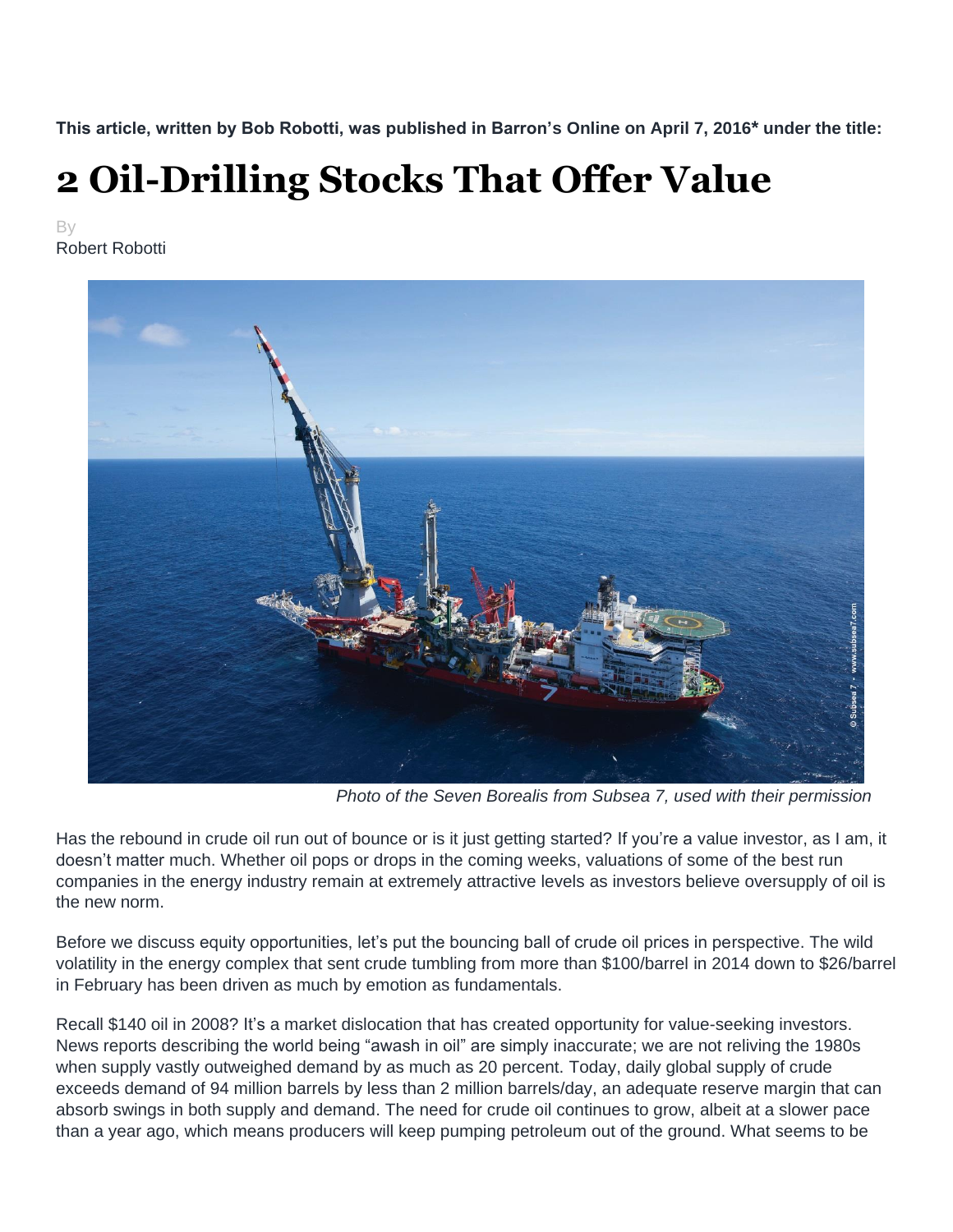forgotten today is that oil wells are productive for only a limited period; they get depleted. Meanwhile, capital investment to replace that production continues to rapidly decline. The simple fact is that demand is growing while supply is declining, so whether it'll be next month, next year or even later, at some point the price of crude oil will be substantially higher than it is now.



The price collapse has squeezed businesses throughout the petroleum industry, and we are still in the middle of the shakeout. So, rather than wondering what the price of crude will be tomorrow, investors should be asking, "Who will be the survivors?" and particularly, which companies will be best positioned when a sustained energy rebound is on the horizon?

Major integrated oil companies, including **ExxonMobil [\(XOM\)](http://finance.yahoo.com/q?s=xom&ql=1)** and **Chevron [\(CVX\)](http://finance.yahoo.com/q?s=CVX&ql=0)**, and oil field service leader **Schlumberger [\(SLB\)](http://finance.yahoo.com/q?s=SLB&ql=1)** are certain survivors, of course. Their shares should outperform the market. But for investors willing to look further and assume a bit more risk, there are deep values in deepsea drilling and the engineering services that support it.

Currently, the offshore drilling business is lousy, the outlook worse. Day rates for deepwater drillships are half what they were in late 2013. Many offshore rigs are sitting idle and the older ones, including some owned by the leading players, Transocean and Diamond Offshore Drilling, likely will never return to service.

So why this industry? First off, the retiring of rigs will have a lasting effect, eliminating significant supply. More importantly, deepwater represents the greatest opportunity to replenish gas and oil reserves for the majors.

A survivor in the group is **Atwood Oceanics, Inc. [\(ATW\)](http://finance.yahoo.com/q?s=ATW&ql=0)**, the offshore drilling contractor with the best financial performance in the business over decades, an industry leading safety record reflecting its technical and execution prowess, and great stewardship through its close relationship with Hemlrich & Payne since the '70s. Atwood has a small modern fleet, just 11 rigs, far fewer than its better known competitors. That's not a problem, because in deepsea drilling there are no economies of scale; each rig is a business unto itself. As with the entire industry, Atwood has been driving costs down, to help ride out the downturn and position itself for recovery. The company eliminated the dividend last month, part of its effort to maintain financial flexibility. We believe Atwood has ample liquidity through FY 2018, when it will need to renew its revolving credit facility. So it has 2.5 years before much more significant decisions would have to be made should industry conditions fail to improve. That's not our expectation, given the age profile of the industry fleet, our expectation of stable and rising oil prices, and the number of known deepwater discoveries waiting to be developed in a stable price environment. Trading at a price-earnings ratio of only 1.3 (that's not a typo, slightly more than 1 times earnings) and less than 20% of tangible book value, the stock is on the bargain table! Atwood earned \$6.65/share in the fiscal year ended September, 2015 and should be able to at least replicate that performance in the next cycle. Once investors realize the offshore business is not going away, the stock should return to the \$60 neighborhood it inhabited in mid-2013.

Another undervalued stock is a deepwater services company based in Norway, **Subsea 7**, the global leader in seabed to surface engineering and construction services to the offshore industry. The American Depository Receipts trade here under the symbol **[SUBCY](http://finance.yahoo.com/q?s=SUBCY&ql=0)**. Subsea 7 is in a highly specialized niche business, employing some of the finest engineering talent on the planet, a strong competitive advantage and a real barrier to entry in a sector that is critical to successful oil drilling. The company has only two serious competitors, the French firm Technip and Italy's Saipem. Subsea 7 Chairman Kristian Siem, who controls the company, owns 21% of the stock, so we know his interests are well aligned with those of shareholders and Kristian has a proven money making record.